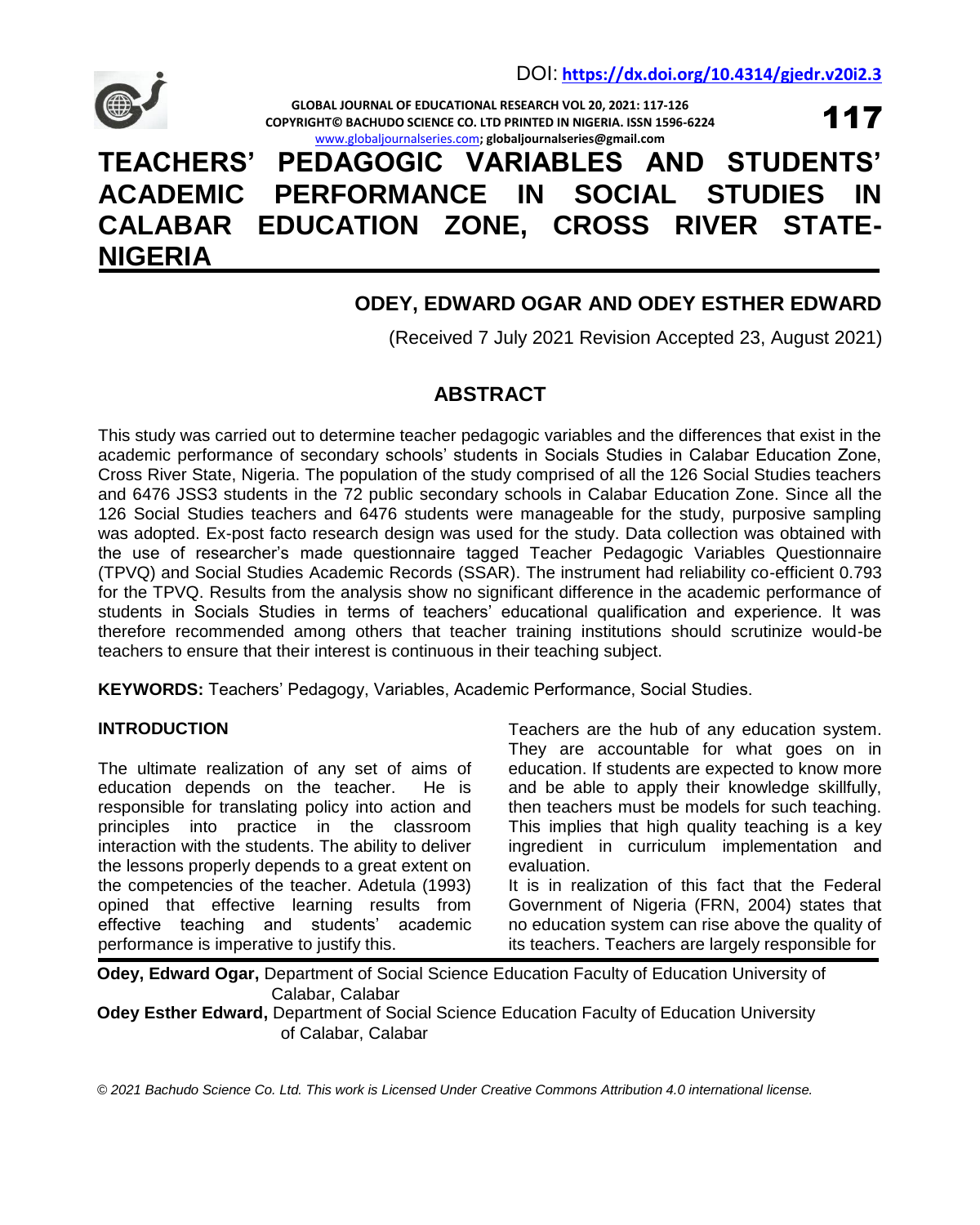the translation and implementation of educational policies, curriculum or course offerings, instructional material packages and assessment of learners' outcome (Maduewesi,2003). Similarly, Lassa (2000) posited that the critical role of the teacher in formal education is to initiate learning process, facilitate learning skills, co-ordinate learning sequence, asses learning efficiency and indeed pivot the entire educational development. These fundamental functions can only be effectively discharged where the teacher possesses all the necessary traits, characteristics and professional competence. Akpan, (1998), stressed that teachers generally occupy a unique position in any society as they have the major responsibility but in addition, they are required to help the students develop skills and knowledge needed for understanding of the environment, acquisition of values and for the unity of the society. Darling-Hammond (2001), pointed out that teachers determine what happen in the classroom, as fully prepared teachers are more effective in the classroom, and their students demonstrate larger achievement gains than students whose teachers are less effective and unprepared in knowing how to guide and encourage individual student's learning; how to plan productive lessons and how to diagnose students' problems. Fully prepared teachers have an in-depth knowledge of content and how it can be taught effectively.

Wenglinsky (2000) observed that teachers' classroom practices greatly influence students' academic performance and that more attention need to be paid in improving classroom practices. Students' achievement increases when they have teachers who are trained in developing higher order thinking skills, who are skilled at implementing hands-on experience in the classroom, and who are trained to work with special populations. Donovan, Branford and Pellegrino (1998), stated that teachers must be highly skilled in working with students to develop true understanding of concepts. The level of skill that a teacher must have to ensure students understands takes time to develop. It does not happen overnight. Dovan et al (1998), therefore, in their study also found out that teachers must be very skilled at working with students' preexisting and mistaken ideas about how the world works. Teachers must be able to device formative assessments that examine the understanding of the students. All of these principles and data provide strong evidence that content alone, while necessary, is not sufficient for a teacher today. Clinical practice and professional study are crucial.

Rivkin, Hanushek and Kain (2004), showed that the influence of teachers on students' academic achievement is many times greater than any other commonly observed variable. In line with this view, Cooper (2002), identified some traits possessed by each teacher to include teacher's approach, ability, cheerfulness, dependability, enthusiasm, fairness, honesty, intelligence, morality, interest, self-concept and patience. The author explained that these traits are the determinants of what happens in any classroom environment.

Moreso, Adeyemo (2005), remarked that no profession in Nigeria has suffered reversal of fortune than teaching. This has affected the commitment expected of the teachers. This then implies that the quality of service rendered by an ineffective teacher affects academic performance of learners. Similarly, Akiri and Ugborugbo (2009), observed that, considering governments' huge investment in education, its output in terms of quality of students have been observed to be unequal with government expenditure. Consequent upon the observed deterioration in the academic performance attitude and value of secondary school students, one wonders if the high failure rates and poor quality of students is not a reflection of the instructional quality in the schools.

# **STATEMENT OF THE PROBLEM**

The National Policy on Education (2004) stipulated that secondary education is an instrument for National development that fosters the worth and development of the individual for further education and development, general development of the society and quality of educational opportunities to all Nigerian children, irrespective of any real or marginal disabilities. The role of secondary education is to lay the foundation for further education and if a good foundation is laid at this level, there is likely to be no problems at subsequent levels. However, different people at different times have passed the blame of poor performance in secondary schools to students because of their low retention, low achievement motivation and the likes (Aremu, 2000; Aremu and Oluwole, 2001; Aremu and Sokan, 2003).

Mezieobi and Domike (1996) observed that, there is a dearth of professionally trained Social Studies teachers in Nigerian classroom hence, the employment of history, geography, government, economics teachers as Social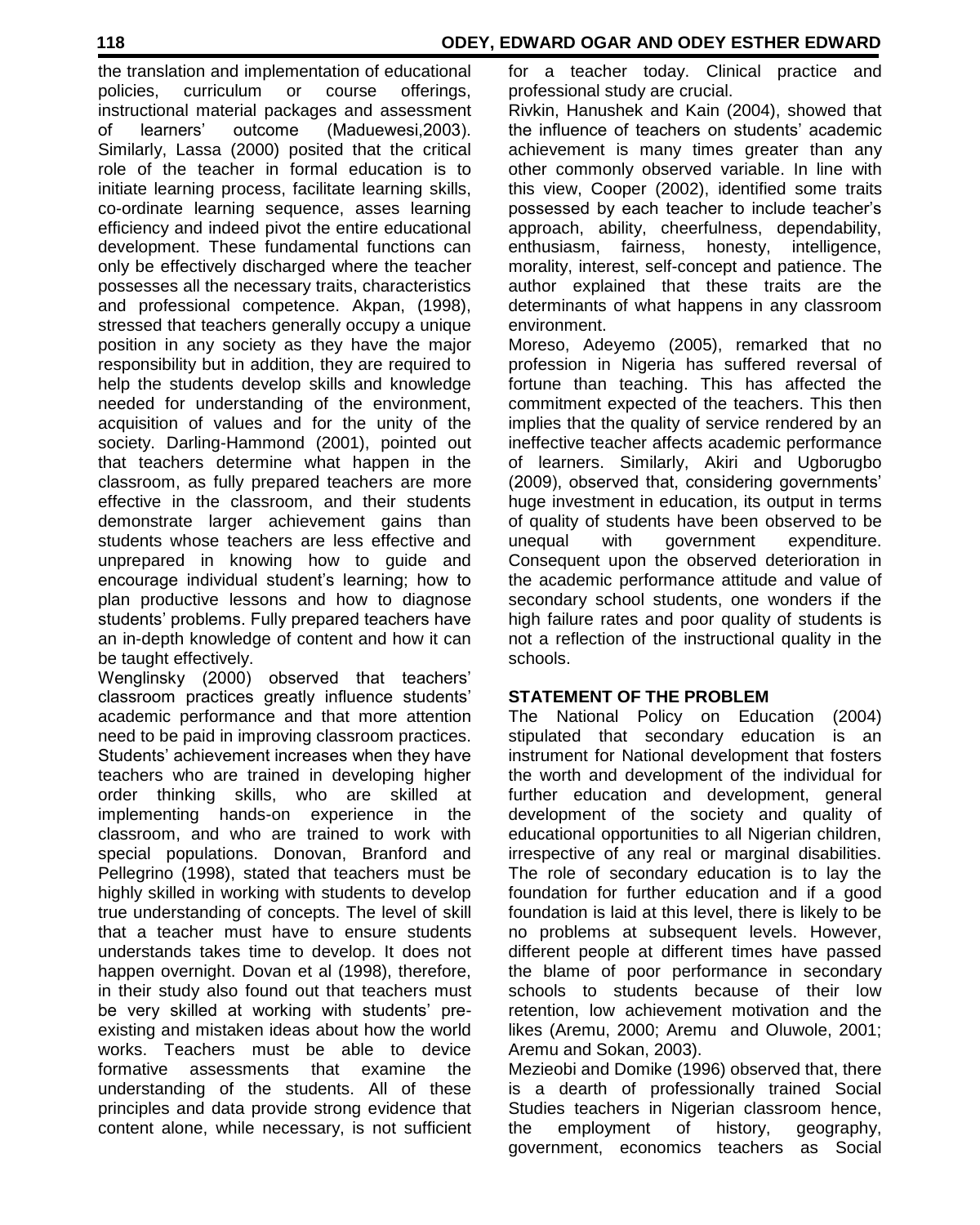Studies teachers. Since these teachers are not grounded by training in the instructional communicative demands of social studies in the classroom, they resort to verbalism in Social Studies classroom instead of the utilization of instructional practices, strategies, and communication mode that make for effective communication in the Social Studies classroom setting. The teacher, therefore, erroneously sees himself as the repository of knowledge, which must be drilled into the learners' heads, dominates classroom communication irrespective of whatever modes of communication. His teacher centric communication pattern makes students passive recipients without a corresponding feedback.

Meziobi and Domike (1996), further stressed that, while Social Studies in Nigeria emphasizes the investigative – orientated methods and techniques, which encourages a reasonably democratized classroom setting in which students freely communicate and share meanings, feelings and ideas, the Nigerian Social Studies teachers more or less, employ in their interactive instructional setting the heuristic or expository methods and techniques which makes the learners passive in the classroom, in terms of non-participation in the teaching – learning process and inhibit their communication zeal.

Moreso, Adeyemo (2005), remarks that no profession in Nigeria has suffered reversal of fortune than teaching. This has affected the commitment expected of the teachers. This then implies that the quality of service rendered by an ineffective teacher affects academic performance of learners. Similarly, Akiri and Ugborugbo (2009), observed that, considering governments' huge investment in education, its output in terms of quality of students has been observed to be unequal with government expenditure. Odey and Odey(2019) further butressed that consequent upon the observed deterioration in the academic performance, attitude and value of secondary school students, one wonders if the high failure rates and poor quality of the students is not a reflection of the instructional quality in the schools.

The question therefore, is what is the cause of poor academic performance of students? Is the fault entirely that of teachers or students or both of them**?** Is it that students of today are nonachievers because they have low intelligent quotient (IQ) or is it in teacher variables (personal characteristics)**?** This study therefore sought to find out the variables that are peculiar to the teachers, notably, teachers' educational

qualification and teaching experience how it relates to the difference that exist in the academic performance of students in Social Studies.

### **LITERATURE REVIEW**

**TEACHERS' EDUCATIONAL QUALIFICATION AND STUDENT'S ACADEMIC PERFORMANCE** Interest in students' performance and teacher qualifications has intensified among education policy makers and researchers (Odey and Odey, 2018). Studies have consistently shown that teacher quality whether measured by content, experience, training and credentials or general intellectual skills are strongly related to students' academic performance (Bobbitt & Mcmillen 1994, Goldhaber & Anthony 2004). Adegbile and Adeyemi (2008) asserted that researchers and analysts argued that assigning experienced and qualified teacher to low performing schools and students is likely to pay off in better performance gaps.

Conversely, Hanushek (1990) surveyed the results of 113 studies on the impact of teachers' qualification on their students' academic achievement. 85% of the study found no positive correlation between the educational performance of the students and the teachers' educational background. The USA Science Report Card (1990) surveyed almost 20,000 students in grade 4,8 and 12. The survey demonstrates that there is no relationship between the science achievement of students and the certification level or advanced degrees of their teachers.

Ferguson (1991), Ehrenberg and Brewer (1995) asserted that students learn more from teachers with strong academic skills. According to these researchers, teachers' assignments depend on their qualification of the subject(s) being taught. Middle and high school students learn more from teachers who hold Bachelor or Master's degree in the subjects they teach and from experienced teachers than they do from less experienced ones. In a study on human resource and organizational achievement, Egungum (1992) found that the placement of only the right employees in the right jobs, at the right time and places assist greatly in attainment of organizational set goals and objectives.

Similarly, Bond, Smith, Baker and Hattie (2000), assessed two samples of teachers recruited from among those who had attempted to obtain National Board Certification in the areas of Middle Grade Level/Generalist, or Early Adolescent Level/English Language Arts. One of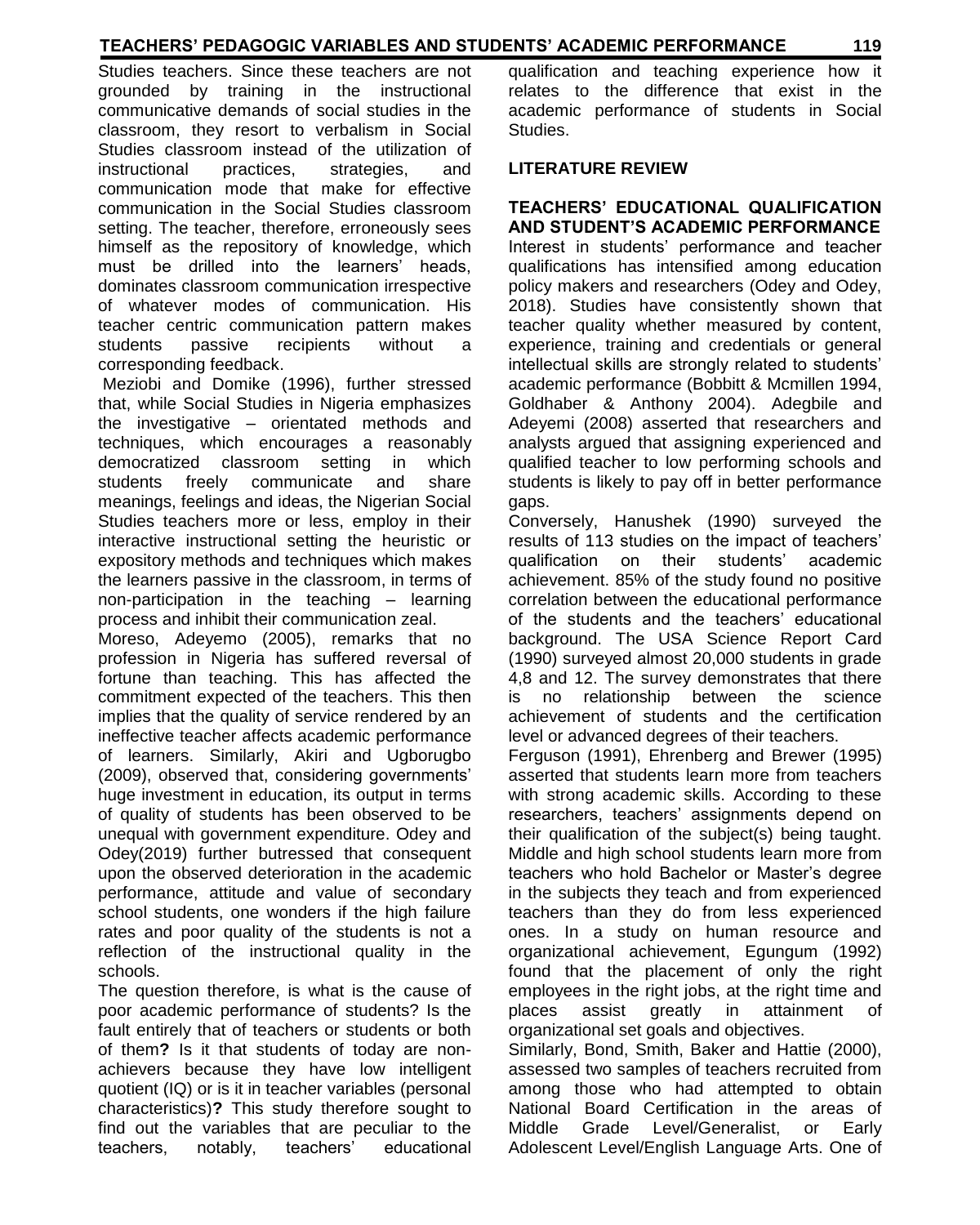#### **120 ODEY, EDWARD OGAR AND ODEY ESTHER EDWARD**

the comparism (N=31) consisted of those who did not achieve Board Certification through assessments; the other group consisted of those who achieved Board certification through assessments (N=34). All the teachers were well experienced and had prepared diligently for the examinations and spent considerable amount of time and money to demonstrate that they were accomplished teachers. The result of the study was very significant as the Board-certified teachers, in compares to those that failed to meet the Board standard on the assessments, excelled with statistical significance found in 11 of the 13 compares of the features. Thus, NBCTs were found to exhibit higher measure of use of knowledge, the depth of their representation of knowledge, their expressed passion, and their problem-solving skills. Bond, et.al (2000) therefore, concluded from this study that identifying and certifying teachers that are producing students who differ in profound and important ways from those taught by less qualified teachers. These students appear to exhibit an understanding of concepts targeted in instruction that is more integrated, more coherent, and at a higher level of abstraction than understanding achieved by other students.

Darling-Hammond (2000) opined that teachers' teaching qualification is a major quality of the teacher. This means that the qualification of a teacher matters when it comes to effective teaching. Darling-Hammond States that certificates or licensing status is a measure of teacher qualifications that combines aspects of knowledge about subject matter and about teaching and learning. Its differences in licensing requirements, but a standard certificate generally means that a teacher has been prepared in a state approved teacher education program at the undergraduate or graduate level and has completed either a major or a minor in the field(s) to be taught.

## **TEACHERS TEACHING EXPERIENCE AND STUDENTS' ACADEMIC PERFORMANCE**

Teacher characteristics such as years of teaching experience have been investigated to determine their effect on student outcomes (Sanders and Rivers, 1996; Wright and Horn 1997). Iheanacho, 2002) opined that right from the associationists to the cognitive theorists, the need for experience has never been ignored. The stimulus – Responses (S-R) theorists believe that repetition is essential for the formation of association between stimulus and response. In postulating the law of effect, Thorndike (1913) emphasized

the role of practice implying that teachers with long experience on the job are bound to be more knowledgeable in their specialized areas than those with less experience. In postulation his famous Law of Effect, Guthrie (1946) believes that since skill represents a population of habits, learning appears to accumulate with repetition, although individual habit or atomic unit is learned at full strength in a single repetition. Hull (1951) emphasized the role repetition plays not only in habit formation, but also in habit strength. Therefore, less experience results in low the productivity of the teachers (Heise, 1991). Similarly, Okam (1992) investigated the characteristics of Social Studies teachers and academic attainment of students and opined that the longer the years spent in teaching, the greater the skills and their commitment. Okam, looked at experience as the acquisition of knowledge and skills through long term participation.

Santrock (1995) asserted that newly employed workers tend to encounter problems with their job and in personal adjustment. This is because the career is different from the individual's role. It is crucial to meet such unanticipated expectations and conditions and to adjust to the new career roles in adult development. Lawrenz (1995) observed that more experience is not enough to mark any positive difference in the classroom student. Lawrenz pointed out that teaching fails when a teacher fails to learn, no matter how old he might be in teaching. In other words, a teacher might be on the job for a long time, but if he fails to keep himself abreast of current trends of events in his chosen field, then experience serves no useful purpose. He observes that the effect of experience was "constant" after it was initially gained, refresher courses were therefore necessary for teaching effectiveness.

Fieldman (1996) postulated that rank, age and years of experience of teacher are the basic factors leading to teacher effectiveness in the classroom. Fieldman observed that newly employed teachers are usually rated as less experience than teachers that have stayed long in the teaching profession with so many years of teaching. Fieldman contended that experience is gained through observation Blocks and many years of teaching contact with students. Newly employed or beginning teachers do not have this type of experience, thus have less of actual classroom experience.

Moreover, Green (1996) opined that teachers' have unique roles to play in the curriculum process. He observed that the best experience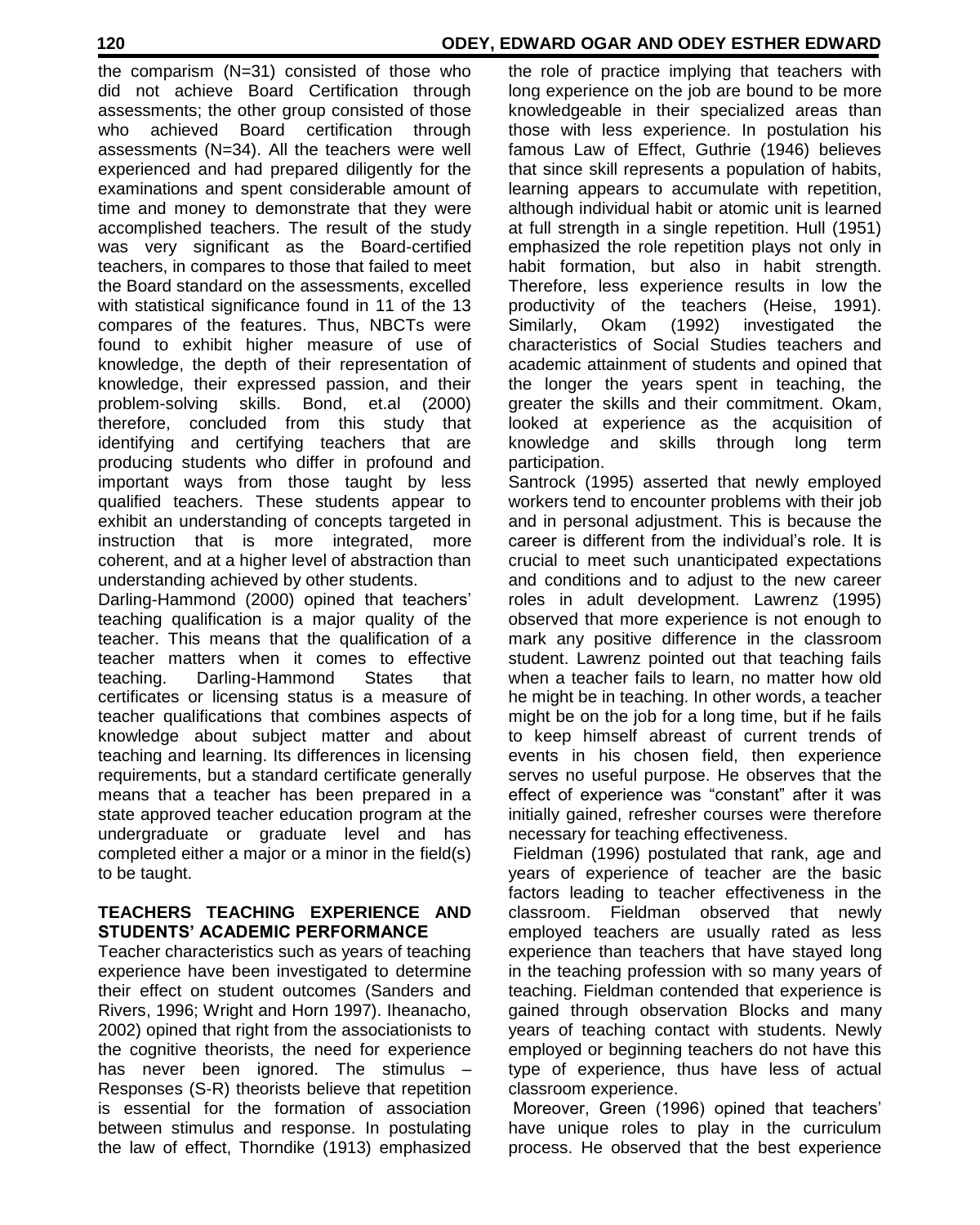that will give rise to effective teaching is the number of years of teaching experience of the teacher in the classroom. Good teaching is mastered by practice, implying that, the longer one teaches, the better one teaches and the better will one's learners perform in assessment as well as behaviour change. Green (1996) therefore maintains that when a teacher is experienced, he is in a better position to handle contingencies in the classroom. He submits that experience backed up by relevant academic qualifications exerts positive influence on the academic attainment of students. Greenwald, Hedges and Laine (1996) found also in their meta-analytical study that teaching experience had a positive and significant effect on student achievement. Conversely, Hanushek (1997) wrote that 71 percent of the student he reviewed did not find any result to support a relationship between teaching experience and student's achievement. Similarly, Hawkins, Stancavage and Dossey (1998) found their meta-analysis that no significant relationship exists between teachers experience and scholastic outcomes of students.

### **PURPOSE OF THE STUDY**

The main purpose of this study is to find out teachers' pedagogic variables and students' academic performance in Social Studies. Specifically, the research sought to:

i. find out the relationship that exist in student's academic performance in Social Studies based on teacher's educational qualification.

ii. find out the influence of teachers' teaching experience on academic performance of students in Social Studies.

#### **RESEARCH QUESTIONS**

In order to accomplish the purpose of the study, the following research questions were put forward:

i. How does teachers' educational qualification relate to students' academic performance in Social Studies?

ii. How does the teachers' teaching experience influence students' academic performance in Social Studies?

### **RESEARCH HYPOTHESES**

The following hypotheses were formulated to guide the research.

i. Teachers' educational qualification does not significantly relate to student's academic performance in Social Studies

ii. There is no significant influence of teachers' experience on student's academic performance in Social Studies.

#### **METHODOLOGY**

The research design adopted for this study was the Ex-post facto research design. The population of the study consist of Social Studies teachers and students in junior secondary three (JSS3) in Calabar Education Zone. Data obtained from the Cross River State Secondary School Management Board (Planning, Research and Statistics Unit) shows that the total number of Social Studies teachers in the area is one hundred and twenty-six (126) and six thousand four hundred and seventy-six students (6476). These comprised of male and female teachers with various degrees of experience. Most of them have a basic teaching qualification. That is, Nigerian Certificate in Education (NCE) and a few others have earned a university degree. The subjects of the study comprised of one hundred and twenty-six (126) Social Studies teachers in the 72 schools in Calabar Education Zone. The population is made up of Social Studies teachers teaching JSS 3 in the seventy-two (72) schools in the research area. There are teachers with different educational qualification.

The sampling technique adopted for this study was the purposive sampling. It was adopted because the entire population was used for the study, since the population under study was manageable. This study involved the use of two researcher made instruments; Measurers of Teacher Pedagogic Variables Questionnaire (TPVQ) and 2011/2012 JSS 3 Social Studies Academic Records. (SSAR). To ascertain the extent to which the instrument measured what it purports to Measure, the Instrument (TVQ) was given to three (3) research experts. One from the Faculty of Education, University of Calabar, Calabar and two from the Faculty of Education University of Uyo. The items were carefully and independently scrutinized, comments and suggestions were applied to improve the quality of the items. To determine the reliability of the instrument, a pilot test was done using 20 teachers outside of the study are. The TPVQ was administered once and the Cronbach's alpha analysis used to determine the reliability. The result of the analysis revealed a high range of reliability from 0.753 to 0.793.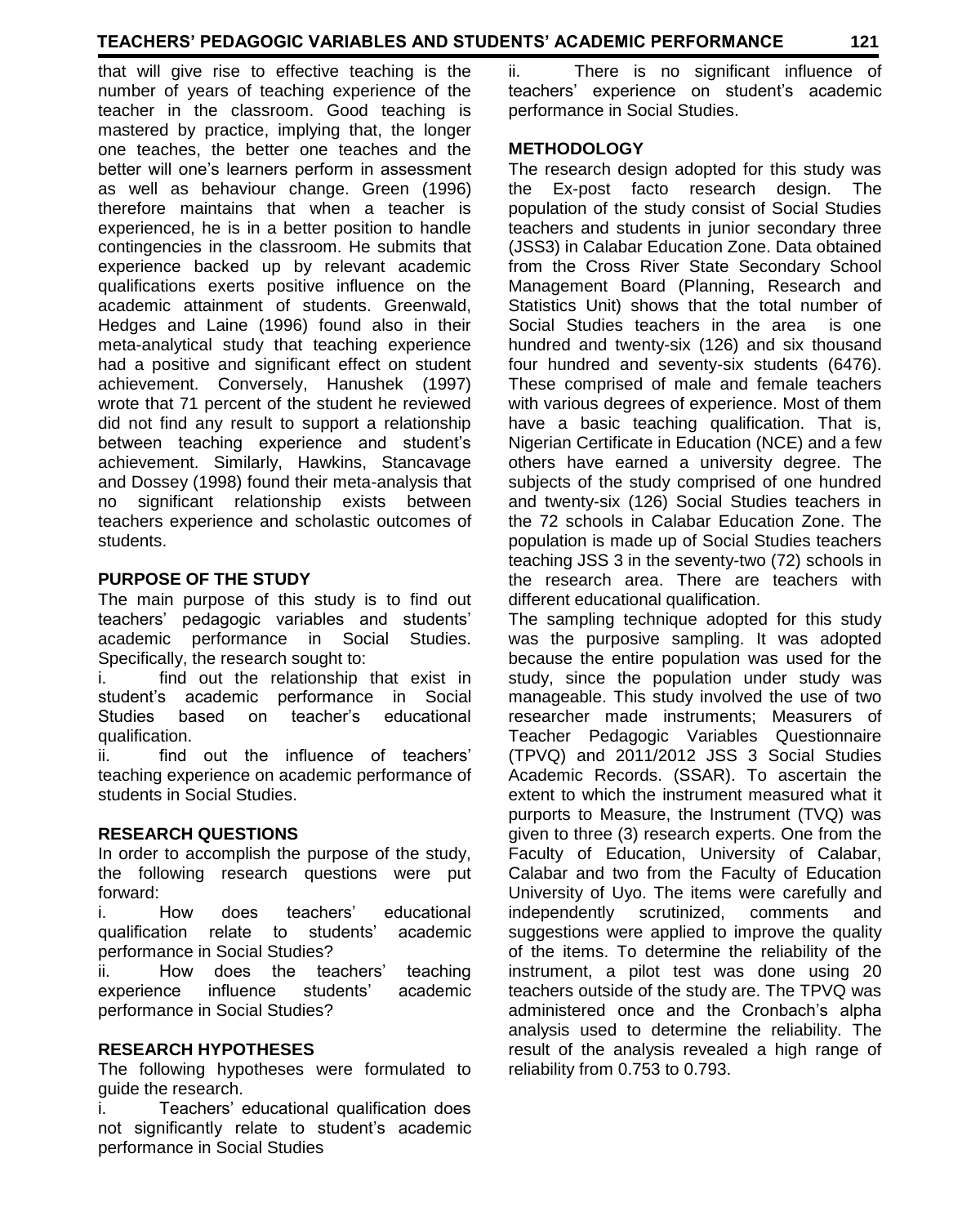#### **122 ODEY, EDWARD OGAR AND ODEY ESTHER EDWARD**

#### **PRESENTATION OF RESULTS**

**Hypotheses one:** Teachers' educational qualification does not significantly relate to student's academic performance in Social Studies. Teachers' qualification is a categorical variable while academic performance is a

continuous variable. One-way analysis of variable (ANOVA) was therefore used in testing the hypothesis because there are five level of education qualification of teachers. The results are shown in Table1.

|                                                                   |  |  |  |  |  |  |  |  |  | Table 1: Result of one-way Analysis of Variance (ANOVA) on how Students differ in Social |  |  |  |
|-------------------------------------------------------------------|--|--|--|--|--|--|--|--|--|------------------------------------------------------------------------------------------|--|--|--|
| Studies performance based on teachers' educational qualification. |  |  |  |  |  |  |  |  |  |                                                                                          |  |  |  |

| <b>Teachers' Qualification</b>                   | N                 | X     | <b>SD</b>    |       |            |  |
|--------------------------------------------------|-------------------|-------|--------------|-------|------------|--|
| NCE/Diploma/TCII                                 | 8                 | 60.00 | 16.90        |       |            |  |
| <b>PGDE</b>                                      | 16                | 49.38 | 18.61        |       |            |  |
| Ph.D                                             | 12                | 54.68 | 14.53        |       |            |  |
| B.Sc/B.Ed                                        | 67                | 49.03 | 17.22        |       |            |  |
| M.Sc./M.Ed                                       | 23                | 55.22 | 15.41        |       |            |  |
| Sources of variance                              | Sum of<br>Squares | Df    | Mean squares | F     | Sig. Level |  |
| <b>Between Groups</b>                            | 1490.337          | 4     | 372.584      |       |            |  |
| <b>Within Groups</b>                             | 34302.520         | 121   | 283.492      | 1.314 | .269       |  |
| Total                                            | 35792.857         | 125   |              |       |            |  |
| $P \setminus 0.5$ df $- (4.121)$ critical f-2.46 |                   |       |              |       |            |  |

P >  $0.5$ , df =  $(4,121)$ , critical t=2.46

The results in Table1 shows that students taught by teachers with NCE/Diploma/TCII have the highest mean academic performance of (X  $=60.00$ , SD = 16.90) followed by those taught by teachers with M.SC/M.Ed  $(X = 55.22, Sd =$ 15.43); Ph.D (x=54.58, SD=14.53), PGDE (x 49.38, SD=18.61) and B.Sc/E.Ed (x=49.63, SD= 17.22) in decreasing order of magnitude of mean academic performance.

Entries in Table 1 also shows a lower calculated f- value of 1.314 which is greater than the critical f-value of 2.46 at 0.05 alpha level with 4 and 121 degree of freedom. The result is not significant, hence the null hypothesis that students do not significantly differ is Socials Studies performance

based on teachers' educational qualification is retained. The implication of this result is that a significant difference does not exist in student's academic performance in Social Studies in terms of teachers' educational qualification in the research area.

**Hypothesis 2:** There is no significant influence of teachers' experience on student's academic performance in Social Studies. Teaching experiences is categorised while academic performance is continuous. Thus, one-way Analysis of Variance (ANOVA) was used in testing the hypothesis at 0.05 level of significance. The summary of the result obtained is presented in Table 2.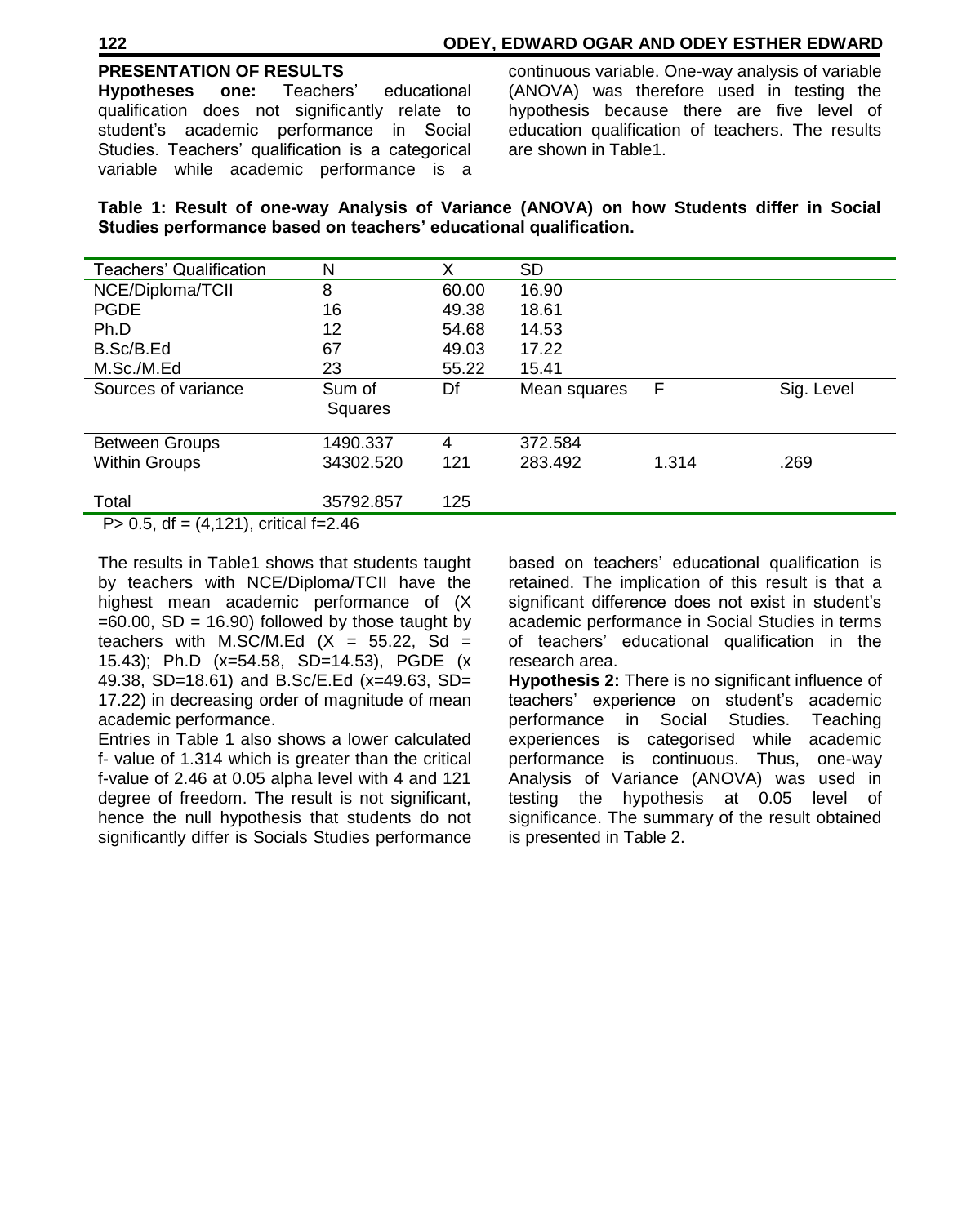|                                         | Table 2: Result of one-way Analysis of Variance for how teachers' experience influence student's |
|-----------------------------------------|--------------------------------------------------------------------------------------------------|
| academic performance in Social Studies. |                                                                                                  |

| Teachers              | N         | X     | <b>SD</b>    |       |            |
|-----------------------|-----------|-------|--------------|-------|------------|
|                       |           |       |              |       |            |
| Experiences           |           |       |              |       |            |
| 1-5 years             | 52        | 54.13 | 16.50        |       |            |
| 6-10 years            | 34        | 52.35 | 17.76        |       |            |
| 11-15 years           | 16        | 49.38 | 13.15        |       |            |
| 16-20 years           | 11        | 45.00 | 18.44        |       |            |
| 20 years and above    | 13        | 46.15 | 18.73        |       |            |
| Sources of variance   | Sum of    | Df    | Mean squares | F     | Sig. Level |
|                       | squares   |       |              |       |            |
| <b>Between Groups</b> | 1293.592  | 4     | 323.398      |       |            |
|                       |           |       |              | 1.134 | .344       |
| <b>Within Groups</b>  | 34499.265 | 121   | 285          | 118   |            |
| Total                 | 35792.857 | 125   |              |       |            |

P > 0.5, df =  $(4, 124)$ , critical f=2.46

As shown in Table 2 students taught by teacher with 1-5years experience have the higher mean academic performance (X=54.13, SD =16.50). There are followed by those taught by teacher with teachers with teaching experiences of 6-10 years (x=52.35, SD = 17.76), 11- 16 years (x = 49.38, SD = 13.15); 32 years and above  $(x=46.15, SD = 16.73)$  and lastly 16-20 years  $(x=45.00, SD = 18.44)$  in decreasing order of magnitude of mean academic performance of Social Studies students. The results of the Analysis of Variance (ANOVA) also indicates that the calculated f-value of 1.134 is less than the critical f=value of 2.46 at 0.05 level of significance and 4,124 degrees of freedom. Hence, the calculated f value is not statistically significant. In other words, teachers experience does not translate to the difference that exist in academic performance of students in the research area.

#### **DISCUSSION OF FINDINGS**

The result of the data analysis in Table 1 is not significant due to the fact that the calculated fvalue of 1.314 is greater than the critical f-value of 2.46 at 0.05 alpha level with 4 and 121 degree of freedom; this result means that there is no significant difference that exist in students' academic performance in Social Studies based on teachers' educational qualification. This result may be surprising because it is expected that students should learn more from a highly qualified teacher than those of a lower qualification. But it is pertinent to note that educational qualification does not translate to commitment to work. This result may however be due to the environment in which the study took place.

However, the result is in corroboration with the opinion of Hanushek (1990) who found no positive correlation between educational performance of the students and their teachers' educational background.

Similarly, the USA Science Report Card (1990) found out that that no relationship exists between the achievement of students and the certification level or advanced degrees of their teachers. The result of the analysis caused the null hypothesis to be retained.

The result of the data analysis in Table 2 is not significant due to the fact that the calculated fvalue of 1.34 is less than the critical f-value of 2.46 at 0.05 level of significance at 4, 124 degree of freedom; the result means that teachers experiences does not influence the difference that exist in academic performance of students in Social Studies. The reason for this result may not be unconnected to the fact that though teachers experience matters, but more is not always better. The impact of experience is strongest during the first few years of teaching; after those marginal returns diminish. Teachers tend to show the greatest productivity gains during their first few years on the job, after which their performance tends to level off. Besides, experience on the job does not automatically results in effective instructional delivery as some level of commitment is needed to enhance teaching effectiveness.

The result is in consonance with Hanushek (1997) who found out that 71 percent of the student he reviewed did not find any result to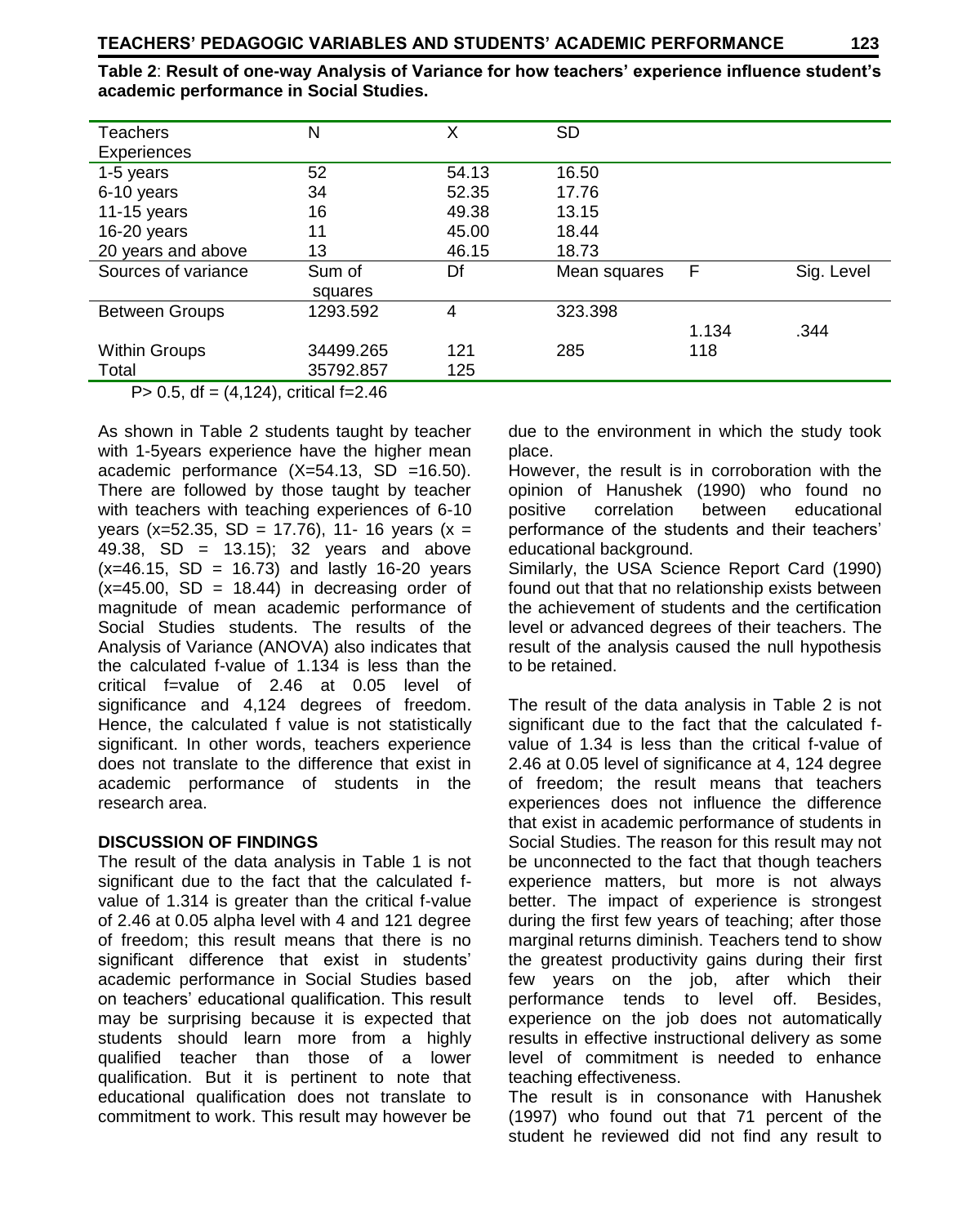support a relationship between teaching experience and student's achievement. Similarly, Hawkins, Stancavage and Dossey (1998) found their meta-analysis that no significant relationship exists between teacher's experience and scholastic outcomes of students.

# **CONCLUSION**

Considering the findings of this study, it was also concluded that teachers' educational qualification and experience does not translate to the differences that exist in student's academic performance in Socials Studies in the study area.

# **RECOMMENDATIONS**

From the findings of the study the following recommendations were made for adoptions:

1. The teacher training institutions, should scrutinize the would-be teachers very well to see if their interest in the subject will be continuous. The perception of anything sort of this should be discouraged and should result to discontinuation by shifting over to specialized and train in another subject. This is because failure to do so will be detrimental to the teaching of the subject in schools.

2. Based on the findings, it is recommended that the government should encourage experiences teachers to study on the jobs by providing them with more incentives and fringe benefits. The promotional prospect of the teachers should also be improved. The State Ministry of Education should make more efforts in the inspection and monitoring of schools to ensure inspection and motoring of schools to ensure that teachers stay on the job.

# **REFERENCES**

- Adegbile, J. A. and Adeyemi, B. A., 2008. Enhancing quality assurance through teachers' effectiveness in Ille-Ife. Nigeria. Academic Journal. 3(2):61-65. Retrieved on January 10,2011 from [http://www.academicjournals.org/ERR.](http://www.academicjournals.org/ERR)
- Adetula, L. O., 1993. Different facets of research on effective teaching. Journal of Studies in Curriculum.4(1&2):33-47.
- Adeyemo, D. A., 2005. Parental involvement, interest in schooling and school environment as predictors of academic self-efficacy among fresh secondary school students in Oyo State Nigeria.

Electronic Journal of Research in Educational Psychology 5(1):163-180.

- Akiri, A. A. and Ugborugbo, N. M., 2009. Teachers' effectiveness and students' academic performance in public secondary schools in Delta State, Nigeria. Stud Home Comm Sci. 3(2):107- 113).
- Akpan, C. P., 1998. Improving teachers' morale in school. Nigeria Journal of Educational Foundations 2(8):119-128.
- Aremu, A. O., 2000. Academic Performance 5 Factor Inventory. Ibadan: Stirling-Horden Publishers.
- Aremu, A. O. and Oluwole, D. A., 2001. Gender and birth order as predictors of normal pupils' anxiety pattern in examination. Ibadan Journal of Educational Studies.1(1):1-7.
- Aremu, A. O. and Sokan, B. O., 2003. A Multi-Causal Evaluation of academic performance of Nigerian learners: Issues and Implications for National Development Department of Guidance and Counseling. University of Ibadan, Ibadan.
- Bobbitt, S. A. and McMillen, M. M., 1994. Qualifications of the public-school teacher workforce: (1988 and 1991, NCES 95-665) U.S. Department of Education, National Center for Education Statistics. Washington DC: US Government Printing Office.
- Bond, L. Smith, T., Baker W. K and Hatie, J. A., 2000. The certification system of the National Board for Professional teaching standards. A construct validity study. Greensboro, North Carolina: Center for Educational Research and Evaluation, the University of North Carolina.
- Cooper, G., 2012. Teaching effectiveness programme. Oregon: University of Oregon Press.
- Darling-Hammond, L., 2000. Teacher Quality and Student Achievement; A review of state policy evidence. Education Policy Analysis Achieves 8(1).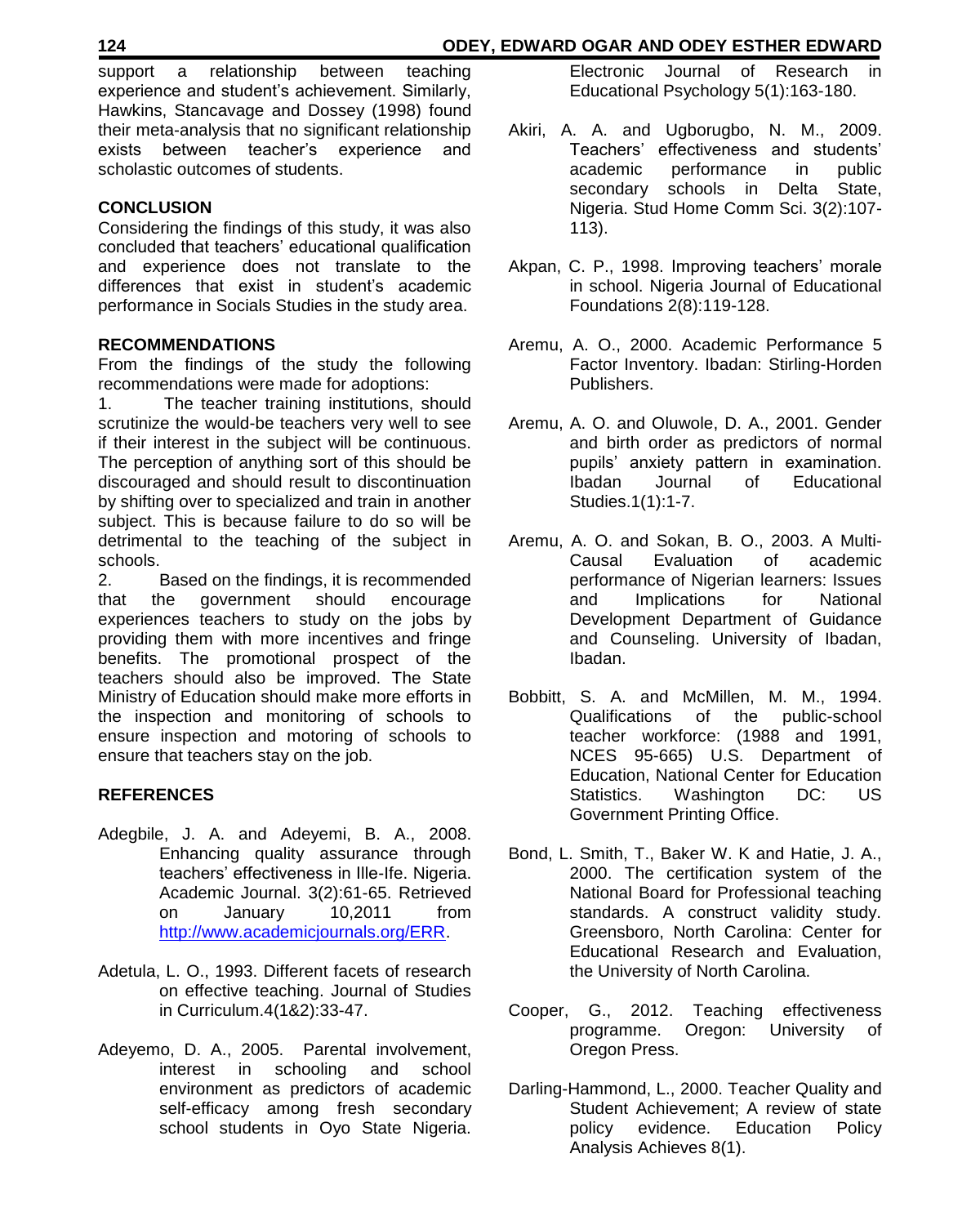#### **TEACHERS' PEDAGOGIC VARIABLES AND STUDENTS' ACADEMIC PERFORMANCE 125**

- Darling-Hammond, L., 2001. The research and rhetoric on teacher certification; A response to Teacher Certification Considered. National Commission on teaching and American future. New York.
- Donovan, M. S., Bransfood, J. D. and Pellegrins, J. W., 1998. How people learn: Bridging research and practice. In M.S. Donovan, J. D. Bransford and J. W. Pellegino (Eds). National research. Academy press.
- Egungun, N. V. 1992. Human resource development and utilization in Nigerian private enterprise. In Yahaya, A. D. and Akinyele, A. (Eds) Human Resources development and utilization, policies and issues. Badagry: Administration staff college of Nigeria.
- Ehrenberg, R. G. and Brewer, D. J., 1995 Do School and Teacher Characteristics Matter? Evidence from high school and beyond. Journal of Economic Education Review.13 (1):1-17.
- Federal Republic of Nigeria 2004. National Policy on Education  $(4^{th}$  ed.) Lagos: NERDC Press.
- Ferguson, R. F., 1991. Paying for Public Education: New Evidence on how and why Money Matters. Harvard Journal of Legislation.1(28):465-498.
- Goldharber, D and Anthony, E., 2004. Can teacher quality be effectively assessed? Seattle, WA: Center on Reinventing Public Education. Retrieved February 28, 2011 from [http://www.urban.org/uptoadpdf/410958-](http://www.urban.org/uptoadpdf/410958-%09NBPTSOurcomes.pdf) [NBPTSOurcomes.pdf](http://www.urban.org/uptoadpdf/410958-%09NBPTSOurcomes.pdf)
- Greanwald, R. Hedges, L. V and Laine, R. D., 1996. The Effect of School Resources on student achievement. Review of Educational Research. 66(30): 361-396.
- Green, T. L., 1996. The teaching of Biology in tropical schools. London: Bather and Taner Ltd
- Heise, D. R., 1992. Careers, career trajectories and the self. In J. Rodin, L. Scholar and
- K. W Schaice (Eds) Self directedness and efficacy. Hillsolale, NJ: Ejebaum.
- Iheanacho, R. A. E., 2002. Psychology of Learning. Owerri: Goc International **Publishers**
- Lassa, P., 2000. Teacher production: A focus on Nigeria. The state of education in Nigeria. 6(2):70-83.
- Lawrenz, F., 1995. The relationship between science teaching, teaching characteristics, attitudes and student achievement. Journal of Research in secondary teaching. 13(32):443-447.
- Maduewesi, E. J., 2003. Research Management for Effective Instruction at the primary education level. Forum 4(7):10-12.
- Mezieobi, K. A and Domike, G. C., 1996. Social Studies Education in Nigeria: A realistic approach Owerri: Whyte and Whyte publishers.
- Odey, E. O. and Odey, E. E., 2018. Social Studies Undergraduate Students Variables and their Attitude Towards Examination Malpractice in the University of Calabar, Calabar Cross River State. International Journal of Contemporary Social Science Education (IJCSSE). 1(2), 248-256.
- Odey, E. E and Odey, E. O., 2019. Constraints of Effective Teaching and Learning of Social Studies Education in Nigeria. International Journal of Contemporary Social Science Education (IJCSSE). 2(1), 19-24.
- Okam, C. C., 1992. The problem of effective teaching in Nigeria through social studies education, some of the major issues involved and prospects for improvement and advancement. A paper presented at the 12<sup>th</sup> Annual Conference of the Social Studies Association of Nigeria (SOSAN) held at the Ahmadu Bello University, Zaria 23<sup>rd</sup>-25<sup>th</sup> March
- Rivkin, S. G., Harnushek, E. A., and Kain, J. F., 2004. Teachers, Schools, and academic achievement. Eocnometrica. 73(2): 417- 458. Retrieved February 29, 2011 from